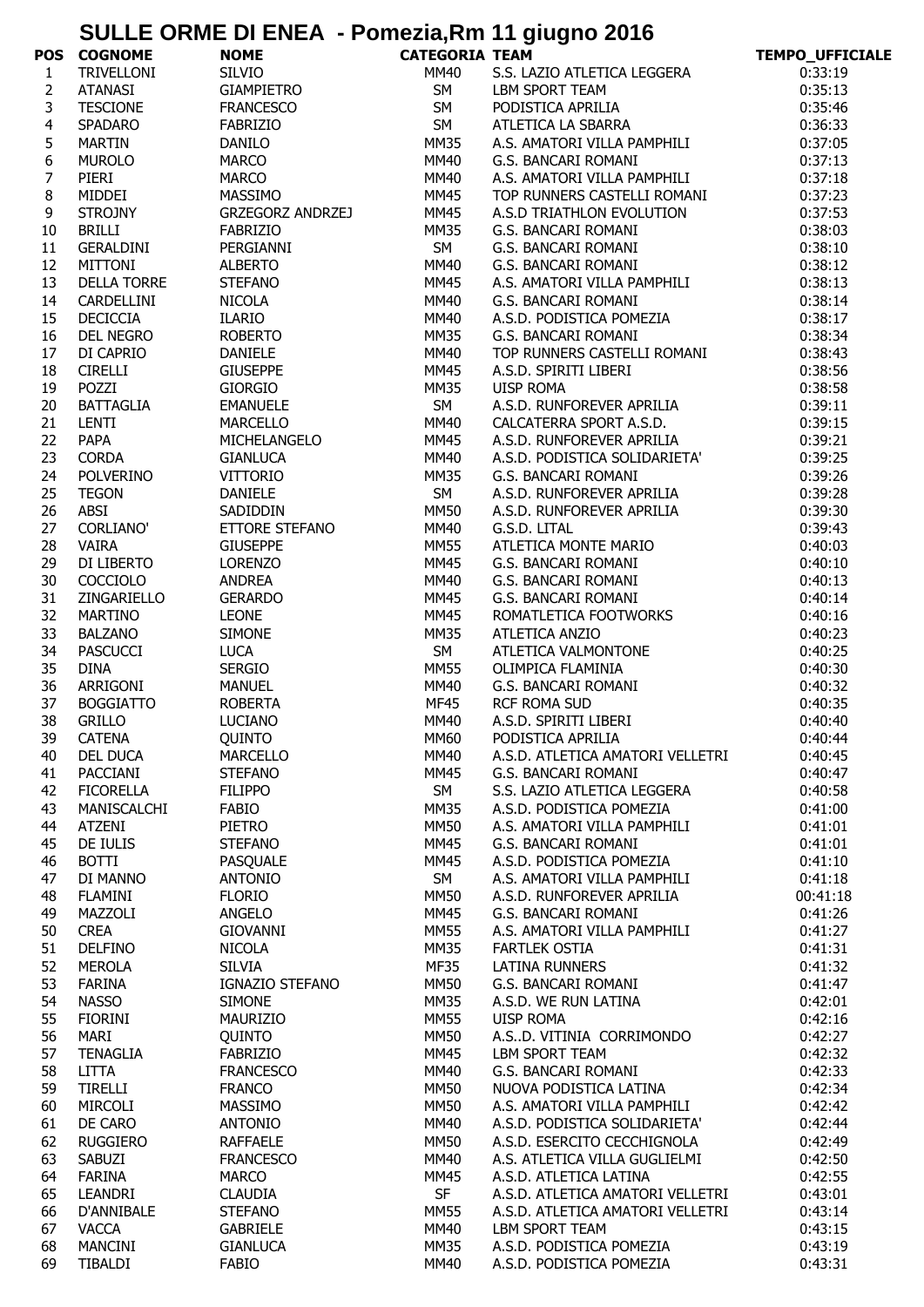| 70         | <b>GEMELLI</b>    | <b>LUCA</b>         | MM40        | <b>LBM SPORT TEAM</b>            | 0:43:36 |
|------------|-------------------|---------------------|-------------|----------------------------------|---------|
| 71         | <b>FORMAI</b>     | <b>RICCARDO</b>     | <b>MM40</b> | G.S. BANCARI ROMANI              | 0:43:59 |
|            |                   |                     |             |                                  |         |
| 72         | <b>MASCARO</b>    | <b>ANTONIO</b>      | <b>MM50</b> | G.S. BANCARI ROMANI              | 0:44:04 |
| 73         | <b>FRANCICA</b>   | <b>LUCA</b>         | <b>SM</b>   | LBM SPORT TEAM                   | 0:44:05 |
|            |                   |                     |             |                                  |         |
| 74         | MAZZOCCHITTI      | PIERGIORGIO         | MM40        | FIDAL RUN CARD                   | 0:44:10 |
| 75         | <b>IACONA</b>     | SALVATORE           | <b>SM</b>   | A.S. AMATORI VILLA PAMPHILI      | 0:44:10 |
| 76         | MAZZA             | <b>CARLA</b>        | <b>MF45</b> | A.S. AMATORI VILLA PAMPHILI      | 0:44:11 |
|            |                   |                     |             |                                  |         |
| 77         | <b>BELVISI</b>    | <b>GIAMBATTISTA</b> | <b>SM</b>   | PODISTICA APRILIA                | 0:44:14 |
| 78         | RAPALI            | <b>MAURO</b>        | <b>MM55</b> | A.S.D. ATLETICA AMATORI VELLETRI | 0:44:23 |
| 79         | DE LUCIA          | <b>GIANCARLO</b>    | <b>MM50</b> | A.S. AMATORI VILLA PAMPHILI      | 0:44:24 |
|            |                   |                     |             |                                  |         |
| 80         | D'AMATO           | <b>FEDERICO</b>     | MM40        | A.S.D. FREE RUNNERS              | 0:44:26 |
| 81         | DI MEO            | <b>MARCELLO</b>     | MM40        | A.S.D. FREE RUNNERS              | 0:44:26 |
| 82         | <b>PAGLIUCA</b>   | <b>ANTONIO</b>      | <b>MM55</b> | PODISTICA APRILIA                | 0:44:28 |
|            |                   |                     |             |                                  |         |
| 83         | <b>LECCESE</b>    | <b>ALESSIO</b>      | <b>MM35</b> | <b>UISP ROMA</b>                 | 0:44:29 |
| 84         | <b>PLACIDI</b>    | <b>FABIO</b>        | <b>MM35</b> | A.S.D. PODISTICA SOLIDARIETA'    | 0:44:29 |
|            |                   |                     | <b>MM55</b> | A.S. AMATORI VILLA PAMPHILI      |         |
| 85         | <b>TISTARELLI</b> | <b>ALBERTO</b>      |             |                                  | 0:44:35 |
| 86         | <b>ROCCHI</b>     | <b>MARCO</b>        | <b>MM45</b> | A.S.D. VIGOR TAURUS TEAM         | 0:44:35 |
| 87         | <b>BONO</b>       | <b>DAVIDE</b>       | <b>MM45</b> | PODISTICA APRILIA                | 0:44:38 |
|            |                   |                     |             |                                  |         |
| 88         | PRETOLANI         | <b>JACOPO</b>       | <b>MM45</b> | A.S. AMATORI VILLA PAMPHILI      | 0:44:41 |
| 89         | <b>CARTA</b>      | <b>GIUSEPPE</b>     | <b>MM45</b> | A.S.D. PODISTICA POMEZIA         | 0:44:47 |
| 90         | D'AGOSTINO        | MASSIMO             | MM45        | A.S.D. RUNFOREVER APRILIA        | 0:44:49 |
|            |                   |                     |             |                                  |         |
| 91         | <b>VINCI</b>      | <b>STEFANO</b>      | MM40        | A.S.D. SPIRITI LIBERI            | 0:44:56 |
| 92         | <b>VOLPE</b>      | PASQUALE            | <b>MM45</b> | A.S.D. RUNFOREVER APRILIA        | 0:44:58 |
| 93         | <b>CERIONI</b>    | CARLO               | <b>MM45</b> | G.S. BANCARI ROMANI              | 0:45:04 |
|            |                   |                     |             |                                  |         |
| 94         | DE SANTIS         | <b>RAFFAELE</b>     | <b>MM45</b> | A.S.D. RUNFOREVER APRILIA        | 0:45:08 |
| 95         | VELOCCIA          | EMILIANO            | <b>MM35</b> | PODISTICA APRILIA                | 0:45:09 |
| 96         | SBORDONI          | <b>FULVIO</b>       | <b>MM45</b> | AMICI PARCO CASTELLI ROMANI      | 0:45:12 |
|            |                   |                     |             |                                  |         |
| 97         | <b>ZOCCOLILLO</b> | <b>GIOVANNI</b>     | <b>MM35</b> | A.S.D. PODISTICA POMEZIA         | 0:45:17 |
| 98         | <b>ACAMPORA</b>   | MARGHERITA          | MF40        | A.S.D. PODISTICA POMEZIA         | 0:45:19 |
|            |                   |                     |             |                                  |         |
| 99         | <b>ROSSI</b>      | MASSIMO             | <b>MM45</b> | <b>GENZANO MARATHON</b>          | 0:45:20 |
| 100        | <b>PICA</b>       | CARLO ALBERTO       | MM50        | G.S. BANCARI ROMANI              | 0:45:20 |
| 101        | <b>CELLUCCI</b>   | <b>VENERINO</b>     | <b>MM55</b> | A.S.D. ATLETICA AMATORI VELLETRI | 0:45:21 |
|            |                   |                     |             |                                  |         |
| 102        | DI MASSIMO        | FABRIZIO            | <b>MM40</b> | <b>ATLETICA INPS</b>             | 0:45:21 |
| 103        | PASQUA            | <b>ANDREA</b>       | <b>SM</b>   | A.S.D. SEMPRE DI CORSA TEAM      | 0:45:27 |
| 104        | DE CAROLIS        | <b>GIOVANNI</b>     | <b>MM45</b> | A.S.D. SPIRITI LIBERI            | 0:45:30 |
|            |                   |                     |             |                                  |         |
| 105        | <b>NICOTRA</b>    | GIOVANNI            | <b>MM45</b> | PODISTICA APRILIA                | 0:45:30 |
| 106        | <b>INTILLA</b>    | VALERIA             | <b>MF50</b> | G.S. BANCARI ROMANI              | 0:45:30 |
| 107        | <b>PAOLUCCI</b>   | <b>NICOLA</b>       | MM40        | PODISTICA APRILIA                | 0:45:31 |
|            |                   |                     |             |                                  |         |
| 108        | <b>GALASSO</b>    | <b>PAOLO</b>        | <b>MM55</b> | G.S. BANCARI ROMANI              | 0:45:32 |
| 109        | <b>LILLI</b>      | GABRIELE            | <b>SM</b>   | PODISTICA APRILIA                | 0:45:35 |
| 110        | AQUILINI          | <b>ALESSANDRO</b>   | <b>MM40</b> | PODISTICA APRILIA                | 0:45:35 |
|            |                   |                     |             |                                  |         |
| 111        | <b>CASTELLANA</b> | <b>LEONE</b>        | MM60        | G.S. BANCARI ROMANI              | 0:45:40 |
| 112        | ZAPPALA'          | <b>ENRICO</b>       | <b>MM55</b> | CALCATERRA SPORT A.S.D.          | 0:45:41 |
|            |                   |                     |             | A.S. AMATORI VILLA PAMPHILI      |         |
| 113        | <b>CIARLI</b>     | <b>DAVIDE</b>       | <b>MM55</b> |                                  | 0:45:43 |
| 114        | <b>GALLI</b>      | <b>MIRKO</b>        | <b>MM35</b> | A.S. ROMA ROAD R.CLUB            | 0:45:45 |
| 115        | CASTELLANO        | <b>FERRUCCIO</b>    | <b>MM45</b> | G.S. BANCARI ROMANI              | 0:45:49 |
|            | <b>SARGENTI</b>   |                     |             |                                  |         |
| 116        |                   | <b>MARCO</b>        | MM45        | A.S. AMATORI VILLA PAMPHILI      | 0:45:51 |
| 117        | DI DOMENICO       | <b>FABRIZIO</b>     | <b>MM50</b> | PODISTICA APRILIA                | 0:45:54 |
| 118        | SANTI             | <b>RICCARDO</b>     | <b>MM35</b> | A.S. AMATORI VILLA PAMPHILI      | 0:45:57 |
|            |                   |                     |             |                                  |         |
| 119        | CARDELLINI        | <b>CLAUDIO</b>      | <b>MM60</b> | G.S. BANCARI ROMANI              | 0:46:08 |
| 120        | <b>DUCHI</b>      | <b>LAURA</b>        | <b>MF40</b> | G.S. BANCARI ROMANI              | 0:46:15 |
| 121        | DI RIENZO         | <b>NEMBO</b>        | <b>MM50</b> | ATLETICA CECCANO                 | 0:46:19 |
|            |                   |                     |             |                                  |         |
| 122        | <b>OTTAVIANI</b>  | CARLO               | <b>MM45</b> | ATLETICA ANZIO                   | 0:46:21 |
| 123        | DI CRECCHIO       | <b>RENATO</b>       | MM50        | G.S. BANCARI ROMANI              | 0:46:23 |
| 124        | CAPOBIANCO        | ALESSANDRO          | MM40        | A.S.D. SPIRITI LIBERI            | 0:46:37 |
|            |                   |                     |             |                                  |         |
| 125        | <b>BALLI</b>      | <b>PAOLO</b>        | MM50        | A.S. AMATORI VILLA PAMPHILI      | 0:46:38 |
| 126        | FAGGI             | <b>GIULIA</b>       | <b>MF35</b> | G.S. BANCARI ROMANI              | 0:46:38 |
| 127        | SARZILLA          | <b>MICHELE</b>      | <b>MM35</b> | A.S.D. PODISTICA POMEZIA         | 0:46:38 |
|            |                   |                     |             |                                  |         |
| 128        | <b>COTESTA</b>    | <b>PAOLO</b>        | <b>MM50</b> | A.S. AMATORI VILLA PAMPHILI      | 0:46:41 |
| 129        | <b>DUMITRIU</b>   | CRISTINA            | <b>MF35</b> | G.S. BANCARI ROMANI              | 0:46:42 |
| 130        | <b>TAMAGNINI</b>  | <b>MICHELE</b>      | <b>MM45</b> | A.S.D. AMATORI ATLETICA POMEZIA  | 0:46:43 |
|            |                   |                     |             |                                  |         |
| 131        | <b>MELONI</b>     | <b>LUCIANO</b>      | <b>MM50</b> | A.S.D. RUNNING EVOLUTION         | 0:46:45 |
| 132        | <b>LUPI</b>       | <b>STEFANO</b>      | MM35        | A.S.D. RUNFOREVER APRILIA        | 0:46:47 |
| 133        | CORDELLA          | <b>CLAUDIO</b>      | <b>MM55</b> | A.S.D. RUNFOREVER APRILIA        | 0:46:48 |
|            |                   |                     |             |                                  |         |
| 134        | CHIARIZIA         | <b>FRANCESCO</b>    | SM          | A.S. AMATORI VILLA PAMPHILI      | 0:46:57 |
|            |                   | ALESSANDRO          | <b>MM40</b> | A.S.D. PODISTICA SOLIDARIETA'    | 0:46:58 |
|            |                   |                     |             |                                  |         |
| 135        | <b>VENTURA</b>    |                     |             |                                  |         |
| 136        | DI NINO           | <b>STEFANO</b>      | <b>MM45</b> | A.S.D. SPIRITI LIBERI            | 0:46:58 |
|            | <b>MURGIA</b>     | SILVANO MARIO       | <b>MM60</b> | AMICI PARCO CASTELLI ROMANI      | 0:47:01 |
|            |                   |                     |             |                                  |         |
| 137<br>138 | <b>GENTILE</b>    | <b>MARCO</b>        | <b>MM45</b> | A.S. ROMA ROAD R.CLUB            | 0:47:09 |
| 139        | <b>PATERNA</b>    | <b>STEFANO</b>      | <b>MM45</b> | A.S.D. VIGOR TAURUS TEAM         | 0:47:09 |
| 140        | <b>MICHELETTI</b> | <b>DAVIDE</b>       | <b>MM50</b> | G.S. BANCARI ROMANI              | 0:47:10 |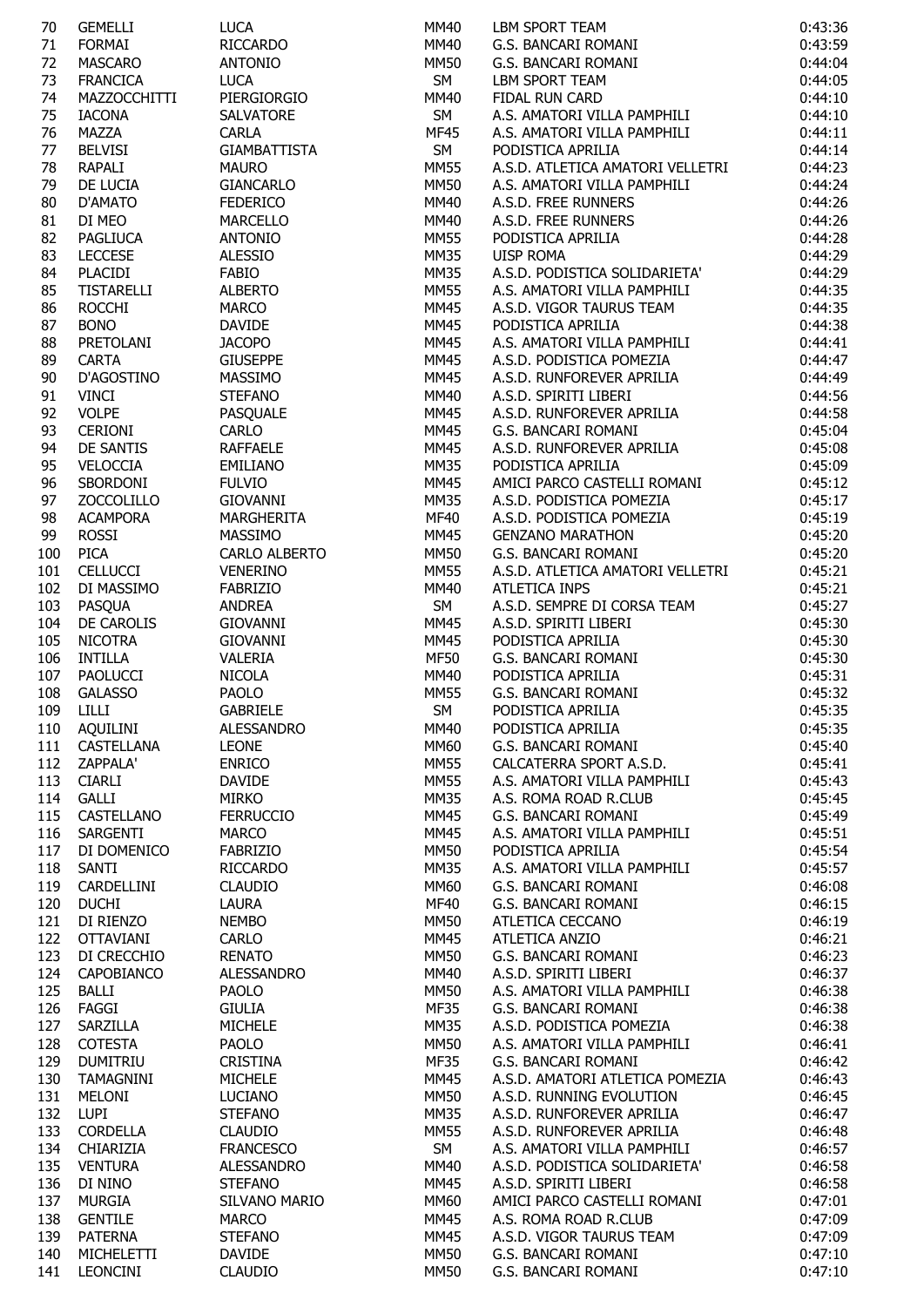| 142 | ARRIGONI          | <b>SILVIO</b>      | MM45        | LBM SPORT TEAM                    | 0:47:16  |
|-----|-------------------|--------------------|-------------|-----------------------------------|----------|
| 143 | PEDICO            | <b>MARCO</b>       | <b>MM35</b> | A.S. AMATORI VILLA PAMPHILI       | 0:47:17  |
| 144 | <b>MICHETTI</b>   | <b>GABRIELE</b>    | <b>MM50</b> | A.S. AMATORI VILLA PAMPHILI       | 0:47:18  |
| 145 | <b>BUSCEMI</b>    | CINZIA ELISABETTA  | <b>MF35</b> | RUNNERS FOR EMERGENCY             | 0:47:21  |
| 146 | PAOLETTI          | <b>FABIO</b>       | <b>MM45</b> | <b>UISP ROMA</b>                  | 0:47:34  |
| 147 | DE MARTIN         | <b>SIMONE</b>      | <b>MM35</b> | <b>GENZANO MARATHON</b>           | 0:47:41  |
| 148 | <b>RESTUCCIA</b>  | <b>FABIOLA</b>     | <b>MF45</b> | A.S.D. PODISTICA SOLIDARIETA'     | 0:47:46  |
| 149 | NARDECCHIA        | <b>CLAUDIO</b>     | <b>MM60</b> | G.S. BANCARI ROMANI               | 0:47:53  |
| 150 | <b>BIOCCO</b>     | <b>FRANCO</b>      | MM50        | G.S. BANCARI ROMANI               | 0:48:03  |
| 151 | <b>MONTEBELLI</b> | DANIELE            | <b>MM55</b> | A.S. AMATORI VILLA PAMPHILI       | 0:48:05  |
| 152 | <b>CONSIGLIO</b>  | GIOVANNI           | <b>MM50</b> | A.S.D. SPIRITI LIBERI             | 0:48:06  |
|     |                   |                    |             |                                   |          |
| 153 | <b>CESCHIN</b>    | <b>ALESSIO</b>     | <b>MM45</b> | <b>LBM SPORT TEAM</b>             | 0:48:07  |
| 154 | <b>DEL GAVIO</b>  | <b>CIRO</b>        | MM40        | A.S.D. SPIRITI LIBERI             | 0:48:14  |
| 155 | <b>PENTA</b>      | <b>EMANUELE</b>    | <b>MM40</b> | ATLETICA TUSCULUM                 | 0:48:15  |
| 156 | PALONI            | <b>LUCA</b>        | <b>MM35</b> | A.S.D. PODISTICA SOLIDARIETA'     | 0:48:17  |
| 157 | <b>COTUGNO</b>    | <b>ANTONIO</b>     | <b>MM35</b> | FIDAL RUN CARD                    | 0:48:18  |
| 158 | <b>TASSONE</b>    | <b>MICHELE</b>     | <b>MM40</b> | A.S. AMATORI VILLA PAMPHILI       | 0:48:20  |
| 159 | <b>GISONDI</b>    | ALESSANDRO         | <b>MM50</b> | A.S. AMATORI VILLA PAMPHILI       | 0:48:24  |
| 160 | <b>CECE</b>       | <b>RICCARDO</b>    | <b>MM40</b> | A.S.D TRIATHLON EVOLUTION         | 0:48:26  |
| 161 | DI FEOLA          | <b>ARTURO</b>      | <b>MM60</b> | A.S. AMATORI VILLA PAMPHILI       | 0:48:29  |
| 162 | ZEDDE             | <b>FRANCO</b>      | <b>MM55</b> | A.S. AMATORI VILLA PAMPHILI       | 0:48:29  |
| 163 | <b>LEMASLE</b>    | <b>PASCAL</b>      | <b>MM50</b> | G.S. BANCARI ROMANI               | 0:48:32  |
| 164 | QUARANTA          | GIOVANNI           | <b>MM50</b> | A.S.D. AMATORI ATLETICA POMEZIA   | 0:48:38  |
| 165 | DI PIETRO         | FRANCESCO ROSARIO  | <b>MM50</b> | A.S.D. PODISTICA SOLIDARIETA'     | 0:48:46  |
| 166 | PIMPINELLA        | <b>FRANCO</b>      | MM60        | <b>LBM SPORT TEAM</b>             | 0:48:48  |
| 167 | LA MARRA          | RINALDO            | MM40        | A.S. AMATORI VILLA PAMPHILI       | 0:48:50  |
| 168 | STRAMACCIONI      | <b>MARIO</b>       | <b>MM55</b> | A.S. AMATORI VILLA PAMPHILI       | 0:48:51  |
| 169 | <b>LOCHE</b>      | <b>ROBERTO</b>     | <b>MM55</b> | RUNNERS FOR EMERGENCY             | 0:48:51  |
| 170 | LANDI             | <b>FRANCESCO</b>   | SM          | FIDAL RUN CARD                    | 0:48:52  |
| 171 | <b>LISO</b>       | <b>NICOLA</b>      | <b>MM55</b> | A.S.D. PODISTICA POMEZIA          | 0:48:54  |
| 172 | <b>FESTOSI</b>    | ROMUALDO           | SM          | A.S.D. AMICI KENIANI              | 0:48:58  |
|     |                   |                    | <b>MF45</b> |                                   |          |
| 173 | SMOLYAR           | <b>VALENTYNA</b>   |             | G.S. BANCARI ROMANI               | 0:49:03  |
| 174 | <b>BUDONI</b>     | <b>CARLO</b>       | <b>MM55</b> | G.S. BANCARI ROMANI               | 0:49:12  |
| 175 | FERRAIUOLO        | <b>VINCENZO</b>    | SM          | G.S. BANCARI ROMANI               | 0:49:13  |
| 176 | <b>DRIUSSI</b>    | LUIGINO            | <b>MM55</b> | ATLETICA PEGASO                   | 0:49:17  |
| 177 | <b>GIORGI</b>     | <b>MARCO</b>       | <b>MM50</b> | PUROSANGUE ATHLETICS TEAM         | 0:49:19  |
| 178 | DE CUNTO          | <b>DOMENICO</b>    | <b>MM50</b> | A.S.D. AMATORI ATLETICA POMEZIA   | 0:49:26  |
| 179 | <b>CIMADON</b>    | <b>ANDREA</b>      | MM40        | A.S.D. PODISTICA POMEZIA          | 0:49:31  |
| 180 | BINI              | <b>TIZIANA</b>     | MF40        | AMICI PARCO CASTELLI ROMANI       | 0:49:35  |
| 181 | BERARDINELLI      | LOREDANA           | <b>MF45</b> | G.S. BANCARI ROMANI               | 0:49:46  |
| 182 | <b>SAPRI</b>      | <b>FLAVIO</b>      | <b>MM45</b> | A.S.D. PODISTICA POMEZIA          | 0:49:55  |
| 183 | <b>GOLVELLI</b>   | <b>GIOVANNI</b>    | <b>MM65</b> | A.S.D. PODISTICA SOLIDARIETA'     | 0:49:59  |
| 184 | <b>VERGARI</b>    | <b>VALERIA</b>     | <b>MF35</b> | DUE PONTI SRL                     | 0:50:00  |
| 185 | <b>GRIECO</b>     | <b>VINCENZO</b>    | <b>MM40</b> | <b>ALBATROS</b>                   | 0:50:07  |
| 186 | <b>IENCO</b>      | <b>CLAUDIO</b>     | MM40        | G.P. PERSOMIL A.S.D.              | 0:50:07  |
| 187 | <b>TERENZI</b>    | <b>MARCELLO</b>    | MM55        | A.S.D. LIBERTAS OSTIA RUNNER AVIS | 0:50:11  |
| 188 | <b>SANSON</b>     | <b>DANTE</b>       | MM45        | A.S.D. PODISTICA POMEZIA          | 0:50:12  |
| 189 | <b>CIANFARANI</b> | <b>CRISTINA</b>    | MF45        | A.S.D. ATLETICA AMATORI VELLETRI  | 0:50:13  |
| 190 | <b>CENTORAME</b>  | <b>MIRKO</b>       | <b>MM35</b> | A.S.D. PODISTICA POMEZIA          | 0:50:14  |
| 191 | <b>CEGLIE</b>     | <b>FRANCESCO</b>   | MM35        | A.S.D. LIBERTAS OSTIA RUNNER AVIS | 00:50:20 |
| 192 | MARIANI           | <b>GIANNI</b>      | MM65        | GIOVANNI SCAVO VELLETRI           | 0:50:23  |
| 193 | <b>VICENTINI</b>  | <b>MATTEO</b>      | MM40        | PODISTICA APRILIA                 | 0:50:26  |
| 194 | <b>FOSCARI</b>    | <b>RENATO</b>      | MM40        | A.S. AMATORI VILLA PAMPHILI       | 0:50:31  |
|     | <b>PASSA</b>      | MAURIZIO           |             | G.S. BANCARI ROMANI               | 0:50:32  |
| 195 |                   |                    | MM45        |                                   |          |
| 196 | <b>CACCHIONI</b>  | <b>ANTONIO</b>     | MM50        | G.S. BANCARI ROMANI               | 0:50:32  |
| 197 | <b>PANCI</b>      | <b>FRANCESCO</b>   | MM50        | A.S. AMATORI VILLA PAMPHILI       | 0:50:36  |
| 198 | <b>ALIMONTI</b>   | <b>CARLO</b>       | <b>MM60</b> | G.S. BANCARI ROMANI               | 0:50:36  |
| 199 | SANTORO           | ALESSANDRO         | <b>MM50</b> | AMICI PARCO CASTELLI ROMANI       | 0:50:38  |
| 200 | LANCIOTTI         | <b>IRENE</b>       | <b>SF</b>   | ATLETICA VALMONTONE               | 0:50:40  |
| 201 | <b>NANAJ</b>      | RUDINA             | <b>MF40</b> | A.S.D. SPIRITI LIBERI             | 0:50:43  |
| 202 | RIZZARDI          | <b>FLAVIO</b>      | <b>MM50</b> | G.S. BANCARI ROMANI               | 0:50:47  |
| 203 | DI CLAVIO         | <b>JEAN FRANCO</b> | MM40        | A.S.D. SPIRITI LIBERI             | 0:50:47  |
| 204 | <b>BRAI</b>       | <b>GABRIELLA</b>   | SF          | A.S. AMATORI VILLA PAMPHILI       | 0:50:47  |
| 205 | DE ROSA           | <b>GIANCARLO</b>   | <b>MM50</b> | A.S.D. AMATORI ATLETICA POMEZIA   | 0:50:51  |
| 206 | MACIOCE           | <b>PAOLO</b>       | <b>MM50</b> | A.S.D. AMATORI ATLETICA POMEZIA   | 0:50:52  |
| 207 | <b>GUIDO</b>      | <b>MARCO</b>       | <b>MM55</b> | A.S. AMATORI VILLA PAMPHILI       | 0:50:59  |
| 208 | SOLDATI           | <b>ANDREA</b>      | <b>MM40</b> | A.S.D TRIATHLON EVOLUTION         | 0:51:01  |
| 209 | PILONI            | <b>PAOLO</b>       | MM50        | A.S. AMATORI VILLA PAMPHILI       | 0:51:06  |
| 210 | <b>MONTI</b>      | MASSIMILIANO       | MM55        | G.S. BANCARI ROMANI               | 0:51:12  |
| 211 | <b>PERCUOCO</b>   | <b>CLAUDIO</b>     | MM55        | MARATHON CLUB ROMA                | 0:51:19  |
| 212 | MANZINI           | MARIA LUISA        | <b>MF40</b> | A.S.D. TOTAL FITNESS NETTUNO      | 0:51:27  |
| 213 | <b>GRIMALDI</b>   | <b>GABRIELE</b>    | SM          | G.S. BANCARI ROMANI               | 0:51:28  |
|     |                   |                    |             |                                   |          |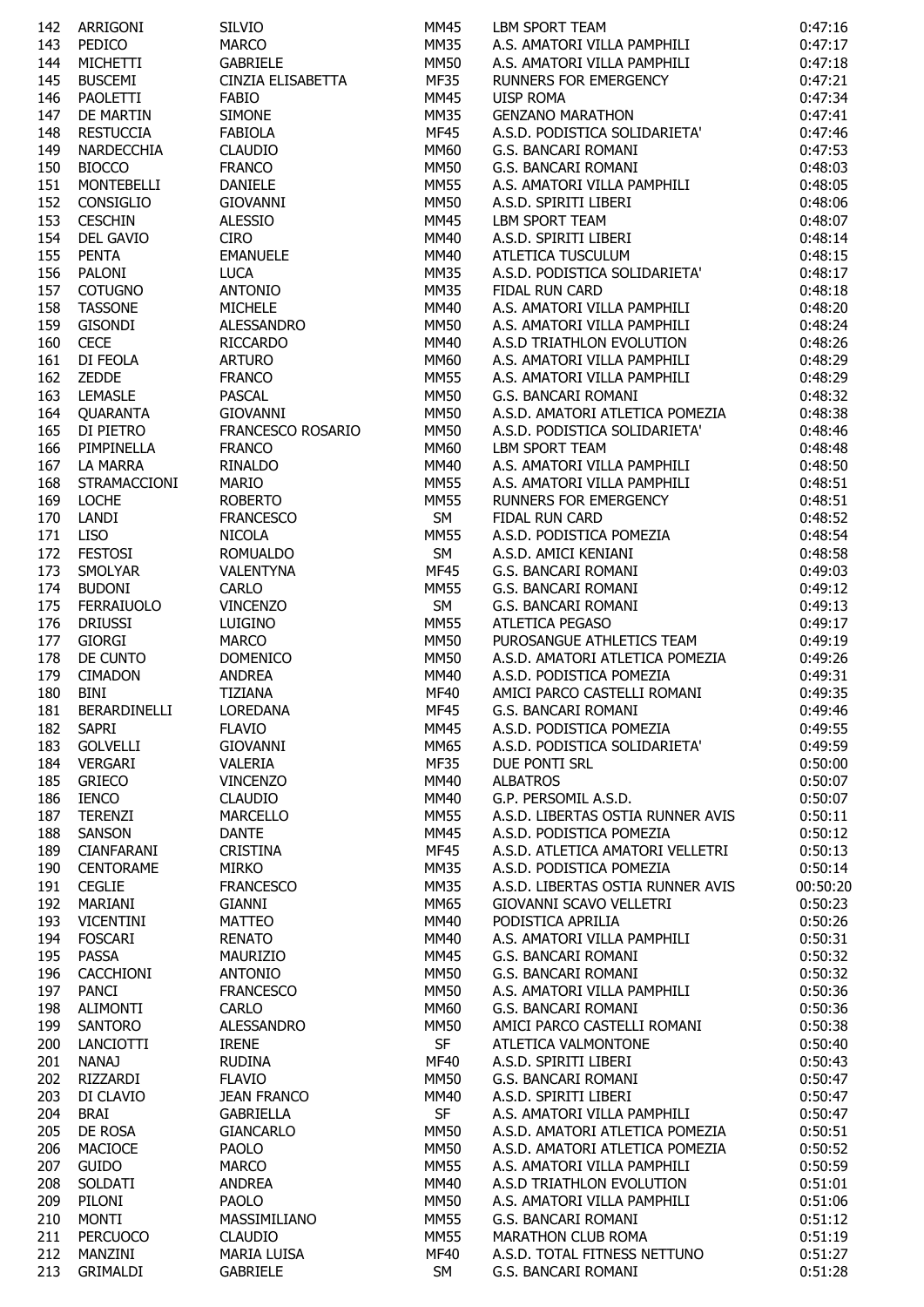| 214 | <b>FIORE</b>            | <b>GIOVANNI</b>      | MM45        | A.S.D. RUNFOREVER APRILIA         | 0:51:29 |
|-----|-------------------------|----------------------|-------------|-----------------------------------|---------|
| 215 | LOMBARDO                | <b>ENRICO</b>        | <b>MM45</b> | A.S. AMATORI VILLA PAMPHILI       | 0:51:34 |
| 216 | COLAPIETRO              | MASSIMILIANO         | <b>MM45</b> | G.S. BANCARI ROMANI               | 0:51:40 |
|     |                         |                      |             |                                   |         |
| 217 | MINICHIELLO             | <b>GIULIANO</b>      | <b>MM40</b> | A.S.D. PODISTICA POMEZIA          | 0:51:41 |
| 218 | <b>LOMORO</b>           | <b>VITO</b>          | MM40        | G.P. PERSOMIL A.S.D.              | 0:51:44 |
| 219 | AGABITI                 | <b>MARCO</b>         | <b>MM40</b> | G.S. BANCARI ROMANI               | 0:51:47 |
| 220 | <b>ROMANI</b>           | DANIELE              | SM          | A.S.D. WONDER BIKERS POMEZIA      | 0:51:50 |
| 221 | SAI                     | <b>PAOLO</b>         | <b>MM50</b> | A.S.D. PODISTICA SOLIDARIETA'     | 0:51:53 |
| 222 | CAPPIELLO               | <b>ROBERTO</b>       | SM          | A.S.D. SPIRITI LIBERI             | 0:51:55 |
|     |                         |                      |             |                                   |         |
| 223 | PATRIZI                 | <b>LORENZO</b>       | <b>MM35</b> | G.S. BANCARI ROMANI               | 0:51:55 |
| 224 | GRIMALDI                | <b>GIULIANO</b>      | <b>MM40</b> | G.S. BANCARI ROMANI               | 0:51:55 |
| 225 | PIMPINELLA              | <b>ROBERTA</b>       | <b>MF35</b> | <b>LBM SPORT TEAM</b>             | 0:52:00 |
| 226 | <b>LOBRACE</b>          | <b>GAETANO</b>       | <b>MM60</b> | A.S.D. SPIRITI LIBERI             | 0:52:07 |
| 227 | <b>BACULO</b>           | <b>MASSIMO</b>       | <b>MM50</b> | A.S.D. SPIRITI LIBERI             | 0:52:07 |
|     |                         |                      |             |                                   |         |
| 228 | <b>CAMBONI</b>          | MASSIMILIANO         | <b>MM45</b> | G.S. BANCARI ROMANI               | 0:52:15 |
| 229 | DI BENEDETTO            | MARILENA             | <b>MF55</b> | G.S. BANCARI ROMANI               | 0:52:19 |
| 230 | <b>BALVETTI</b>         | <b>ANDREA</b>        | <b>MM40</b> | A.S.D. SPIRITI LIBERI             | 0:52:23 |
| 231 | <b>ELVIRETTI</b>        | <b>FRANCESCO</b>     | <b>MM60</b> | G.S. BANCARI ROMANI               | 0:52:24 |
| 232 | DI MARIA                | <b>DOMENICO</b>      | MM45        | A.S.D. AMATORI ATLETICA POMEZIA   | 0:52:25 |
| 233 | <b>GIORDANO</b>         | <b>GIANLUCA</b>      | <b>MM45</b> | A.S.D. SPIRITI LIBERI             | 0:52:27 |
|     |                         |                      |             |                                   |         |
| 234 | DEL VECCHIO             | <b>GIUSEPPE</b>      | SM          | PODISTICA APRILIA                 | 0:52:28 |
| 235 | <b>BORRO</b>            | <b>FABRIZIO</b>      | <b>MM55</b> | GIOVANNI SCAVO VELLETRI           | 0:52:33 |
| 236 | <b>FORTUNATI</b>        | <b>UMBERTO</b>       | <b>MM60</b> | A.S.D. SPIRITI LIBERI             | 0:52:34 |
| 237 | <b>GROTTAROLI</b>       | <b>MAURO</b>         | <b>MM45</b> | G.S. BANCARI ROMANI               | 0:52:36 |
| 238 | <b>ETNA</b>             | <b>FABIO</b>         | <b>MM55</b> | A.S. AMATORI VILLA PAMPHILI       | 0:52:37 |
|     |                         |                      | <b>MF35</b> |                                   |         |
| 239 | BIACIONI                | VALENTINA            |             | PODISTICA APRILIA                 | 0:52:40 |
| 240 | MARCIANO'               | <b>MAURO</b>         | <b>MM40</b> | ENDURANCE TRAIN ASDILE            | 0:52:40 |
| 241 | ROBIBARO                | <b>OTTAVIANO</b>     | <b>MM35</b> | A.S.D. FREE RUNNERS               | 0:52:44 |
| 242 | <b>LOMUSCIO</b>         | <b>NICOLA</b>        | <b>MM60</b> | LBM SPORT TEAM                    | 0:52:51 |
| 243 | IACOANGELI              | <b>NELLO</b>         | MM65        | A.S.D. AMATORI ATLETICA POMEZIA   | 0:52:52 |
| 244 | <b>CECCACCI</b>         | <b>GIANCARLO</b>     | <b>MM45</b> | A.S.D. ATLETICA POMEZIA           | 0:52:52 |
|     |                         |                      |             |                                   |         |
| 245 | <b>TELESCA</b>          | <b>SANDRO</b>        | <b>MM40</b> | A.S.D TRIATHLON EVOLUTION         | 0:52:56 |
| 246 | MATTIACCI               | MASSIMILIANO         | MM45        | G.S. BANCARI ROMANI               | 0:52:57 |
| 247 | <b>PAPEO</b>            | PASQUALE ANTONIO     | <b>MM45</b> | G.S. BANCARI ROMANI               | 0:52:57 |
| 248 | <b>DELLE CAVE</b>       | <b>BIAGIO</b>        | <b>MM40</b> | A.S.D. SPIRITI LIBERI             | 0:53:00 |
| 249 | SANTOCORI               | MAURIZIO             | <b>MM50</b> | A.S. AMATORI VILLA PAMPHILI       | 0:53:03 |
|     | MONTANI                 | <b>MAURO</b>         | <b>MM50</b> | AMICI PARCO CASTELLI ROMANI       | 0:53:04 |
| 250 |                         |                      |             |                                   |         |
| 251 | PICCONI                 | <b>ROBERTO</b>       | <b>MM45</b> | A.S. AMATORI VILLA PAMPHILI       | 0:53:04 |
| 252 | DI PANGRAZIO            | <b>CAROLINA</b>      | <b>MF35</b> | A.S. AMATORI VILLA PAMPHILI       | 0:53:05 |
| 253 | PALMA                   | MASSIMO              | <b>MM50</b> | A.S.D TRIATHLON EVOLUTION         | 0:53:07 |
| 254 | <b>MASTROGREGORI</b>    | <b>ILARIA</b>        | SF          | A.S. AMATORI VILLA PAMPHILI       | 0:53:07 |
| 255 | MONTALDI                | GIOVANNI             | <b>MM60</b> | FIDAL RUN CARD                    | 0:53:09 |
|     |                         | <b>ANTONIO</b>       |             |                                   |         |
| 256 | <b>ROMANO</b>           |                      | MM45        | A.S.D. SPARTAN SPORT ACADEMY      | 0:53:09 |
| 257 | <b>BELA'</b>            | <b>SARA</b>          | <b>SF</b>   | G.S. BANCARI ROMANI               | 0:53:15 |
| 258 | <b>HOUGH</b>            | RICHARD JAMES THOMAS | <b>MM35</b> | G.S. BANCARI ROMANI               | 0:53:20 |
| 259 | PERUGIA                 | SETTIMIO             | MM55        | A.S. AMATORI VILLA PAMPHILI       | 0:53:21 |
| 260 | <b>BATTISTI</b>         | <b>MASSIMO</b>       | <b>MM70</b> | G.S. BANCARI ROMANI               | 0:53:23 |
| 261 | DE PROSPERIS            | <b>MARIO</b>         | <b>MM55</b> | G.S. BANCARI ROMANI               | 0:53:27 |
|     |                         |                      |             |                                   |         |
| 262 | MASTRANTONI             | <b>CARLO</b>         | MM50        | TOP RUNNERS CASTELLI ROMANI       | 0:53:33 |
| 263 | <b>IZZO</b>             | BARBARA              | <b>MF45</b> | G.S. BANCARI ROMANI               | 0:53:39 |
| 264 | D'ALONZO METALLO GIULIO |                      | <b>MM35</b> | G.S. BANCARI ROMANI               | 0:53:46 |
| 265 | MOSCATELLI              | PIER LUIGI           | MM55        | A.S. AMATORI VILLA PAMPHILI       | 0:53:48 |
| 266 | <b>BONASSISA</b>        | <b>ALFONSO</b>       | MM60        | G.S. BANCARI ROMANI               | 0:53:55 |
|     |                         |                      |             |                                   |         |
| 267 | <b>FEDELE</b>           | <b>PAOLO</b>         | <b>MM55</b> | G.S. BANCARI ROMANI               | 0:54:00 |
| 268 | POLETTI                 | ANGELO               | MM60        | A.S.D. AMATORI ATLETICA POMEZIA   | 0:54:08 |
| 269 | MARTINELLI              | CANIO                | MM50        | A.S.D. RUNFOREVER APRILIA         | 0:54:14 |
| 270 | <b>BUFFOLI</b>          | SANDRA               | MF45        | A.S. AMATORI VILLA PAMPHILI       | 0:54:19 |
| 271 | SPAZIANI                | RANIERO              | <b>MM35</b> | G.S. BANCARI ROMANI               | 0:54:22 |
|     |                         |                      |             |                                   |         |
| 272 | <b>SALIS</b>            | PIERO                | <b>MM60</b> | G.S. BANCARI ROMANI               | 0:54:36 |
| 273 | <b>DIEK</b>             | <b>GEORGE</b>        | <b>MM50</b> | A.S.D. AMATORI ATLETICA POMEZIA   | 0:54:39 |
| 274 | <b>DUMA</b>             | <b>MARIA</b>         | <b>MF50</b> | A.S.D. LIBERTAS OSTIA RUNNER AVIS | 0:54:41 |
| 275 | <b>TURCO</b>            | <b>MARIA LAURA</b>   | <b>MF50</b> | G.S. BANCARI ROMANI               | 0:54:59 |
| 276 | D'AMICO                 | <b>ROBERTO</b>       | <b>MM60</b> | G.S. BANCARI ROMANI               | 0:55:01 |
| 277 | <b>PIZZO</b>            |                      |             | ROMATLETICA FOOTWORKS             | 0:55:08 |
|     |                         | <b>VINCENZO</b>      | MM60        |                                   |         |
| 278 | <b>FIANO</b>            | <b>ILARIO</b>        | MM45        | A.S. AMATORI VILLA PAMPHILI       | 0:55:08 |
| 279 | <b>RIFI</b>             | MAURIZIO             | MM45        | A.S.D TRIATHLON EVOLUTION         | 0:55:14 |
| 280 | <b>ROGNONI</b>          | <b>SIMONE</b>        | MM35        | G.S. BANCARI ROMANI               | 0:55:20 |
| 281 | <b>CHINNI</b>           | <b>LUCIA</b>         | <b>MF55</b> | G.S. BANCARI ROMANI               | 0:55:27 |
| 282 | <b>CALISTRI</b>         |                      |             | A.S. AMATORI VILLA PAMPHILI       | 0:55:27 |
|     |                         | ROBERTO AMEDEO       | MM45        |                                   |         |
| 283 | D'ANDRIA                | MARCELLO             | <b>MM40</b> | G.S. BANCARI ROMANI               | 0:55:34 |
| 284 | <b>ROSOLIN</b>          | ALBERTO STEFANO      | MM65        | LBM SPORT TEAM                    | 0:55:43 |
| 285 | GUIDOBALDI              | <b>ALBERTO</b>       | <b>MM50</b> | RUNNERS FOR EMERGENCY             | 0:55:44 |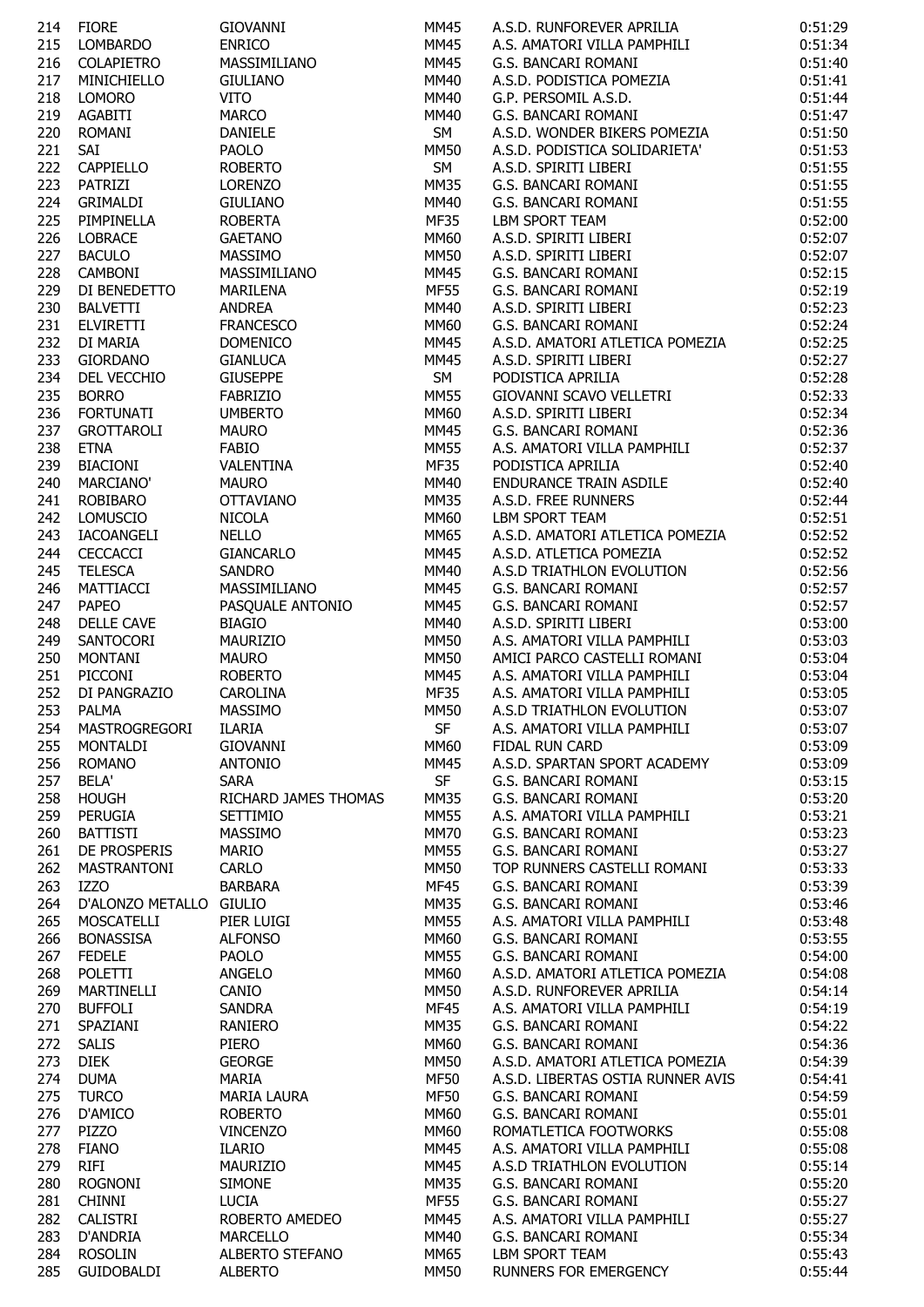| 286 | <b>CHIEPPA</b>         | <b>DANIELE</b>     | MM45        | RUNNERS FOR EMERGENCY            | 0:55:45 |
|-----|------------------------|--------------------|-------------|----------------------------------|---------|
| 287 | MANZINI                | <b>ROBERTA</b>     | MF45        | A.S.D. SPIRITI LIBERI            | 0:55:51 |
| 288 | PATRIARCA              | <b>WALTER</b>      | <b>MM55</b> | A.S.D. SPIRITI LIBERI            | 0:55:52 |
| 289 | <b>BONANNI</b>         | SETTIMIO           | MM45        | A.S. AMATORI VILLA PAMPHILI      | 0:55:53 |
| 290 | ZERULO                 | PATRIZIA           | <b>MF45</b> | A.S.D. SPIRITI LIBERI            | 0:56:10 |
| 291 | <b>BENITEZ CORONEL</b> | <b>ELIDA</b>       | <b>MF35</b> | A.S.D. ATLETICA AMATORI VELLETRI | 0:56:11 |
| 292 | <b>FERRANTI</b>        | <b>MARCO</b>       | <b>MM40</b> | A.S. ROMA ROAD R.CLUB            |         |
|     |                        |                    |             |                                  | 0:56:15 |
| 293 | PADOVANI               | AUGUSTO FRANCESCO  | SM          | A.S. AMATORI VILLA PAMPHILI      | 0:56:17 |
| 294 | <b>FANTACCIONE</b>     | <b>MAURIZIO</b>    | <b>MM45</b> | PODISTICA APRILIA                | 0:56:18 |
| 295 | <b>BARGERO</b>         | <b>LUISA</b>       | <b>MF60</b> | A.S. AMATORI VILLA PAMPHILI      | 0:56:20 |
| 296 | <b>STEFANUCCI</b>      | MASSIMO            | <b>MM50</b> | A.S. AMATORI VILLA PAMPHILI      | 0:56:20 |
| 297 | <b>CURZI</b>           | <b>SANDRO</b>      | MM60        | A.S. AMATORI VILLA PAMPHILI      | 0:56:21 |
| 298 | <b>GIORDANI</b>        | ANDREA             | <b>MM35</b> | <b>UISP ROMA</b>                 | 0:56:30 |
| 299 | VIGLIANESE             | ANDREA             | MM50        | A.S.D. AMATORI ATLETICA POMEZIA  | 0:56:37 |
| 300 | <b>ENDERLE</b>         | <b>ALBERTO</b>     | <b>MM45</b> | A.S.D. PODISTICA POMEZIA         | 0:56:44 |
| 301 | PATRICOLO              | <b>SUSANNA</b>     | <b>MF55</b> | A.S.D. AMATORI ATLETICA POMEZIA  | 0:56:51 |
| 302 | <b>TESORINI</b>        | <b>DANILO</b>      | <b>MM50</b> | A.S. AMATORI VILLA PAMPHILI      | 0:56:53 |
| 303 | <b>ROMEO</b>           | <b>GIANFRANCO</b>  | <b>MM45</b> | AMICI PARCO CASTELLI ROMANI      | 0:56:53 |
|     |                        |                    |             |                                  |         |
| 304 | <b>MICCOLIS</b>        | PASQUALE           | MM40        | A.S.D. SPIRITI LIBERI            | 0:56:57 |
| 305 | TERRAZZINI             | <b>ANDREA</b>      | <b>MM45</b> | A.S. AMATORI VILLA PAMPHILI      | 0:57:00 |
| 306 | <b>PARRUCCI</b>        | <b>MIRKO</b>       | MM35        | A.S.D. PODISTICA POMEZIA         | 0:57:04 |
| 307 | BIANCHINI              | <b>EDOARDO</b>     | <b>MM70</b> | AMICI PARCO CASTELLI ROMANI      | 0:57:04 |
| 308 | <b>INDIATI</b>         | <b>ANDREA</b>      | SM          | A.S.D. PODISTICA POMEZIA         | 0:57:05 |
| 309 | CAPPELLETTI            | <b>FRANCESCO</b>   | MM40        | A.S.D. PODISTICA POMEZIA         | 0:57:11 |
| 310 | <b>BONAVIA</b>         | <b>FRANCESCA</b>   | <b>MF40</b> | A.S. AMATORI VILLA PAMPHILI      | 0:57:12 |
| 311 | MICALICH               | MAURIZIO           | <b>MM55</b> | A.S. AMATORI VILLA PAMPHILI      | 0:57:12 |
| 312 | <b>CARPANESE</b>       | <b>DANIELE</b>     | <b>MM35</b> | A.S.D. WE RUN LATINA             | 0:57:16 |
| 313 | SANTIN                 | <b>RICCARDO</b>    | <b>MM45</b> | A.S.D. SPIRITI LIBERI            | 0:57:20 |
| 314 | <b>SIPPELLI</b>        | <b>GIOVANNI</b>    | MM60        | A.S.D. SPIRITI LIBERI            | 0:57:21 |
|     |                        |                    |             |                                  |         |
| 315 | <b>VITALE</b>          | ANTONELLA          | MF35        | A.S. AMATORI VILLA PAMPHILI      | 0:57:35 |
| 316 | LA GALA                | <b>GIUSEPPE</b>    | <b>MM55</b> | A.S.D. PODISTICA SOLIDARIETA'    | 0:57:36 |
| 317 | <b>PRESTOPINO</b>      | <b>ALFREDO</b>     | <b>MM65</b> | PODISTI MARATONA DI ROMA         | 0:57:37 |
| 318 | <b>BUONFIGLIO</b>      | ROCCO MICHELE      | <b>MM65</b> | A.S.D. PODISTICA SOLIDARIETA'    | 0:57:39 |
| 319 | DE BENEDETTO           | <b>GIOVANNI</b>    | SM          | A.S.D. SPIRITI LIBERI            | 0:57:40 |
| 320 | ZACCAGNINI             | <b>ROBERTO</b>     | <b>MM55</b> | A.S. AMATORI VILLA PAMPHILI      | 0:57:42 |
| 321 | <b>CARACCI</b>         | <b>MARIO</b>       | <b>MM50</b> | G.S. BANCARI ROMANI              | 0:57:45 |
| 322 | DE VITO                | <b>EMANUELA</b>    | <b>MF50</b> | G.S.D. LITAL                     | 0:57:46 |
| 323 | <b>PERNA</b>           | DANIELA            | MF40        | G.S. BANCARI ROMANI              | 0:57:53 |
| 324 | <b>CIOCCI</b>          | MARIA CECILIA      | <b>MF45</b> | A.S.D. AMATORI ATLETICA POMEZIA  | 0:57:54 |
| 325 | <b>TUNDO</b>           | MARIO DONATO LUIGI | <b>MM55</b> | G.S. BANCARI ROMANI              | 0:58:17 |
|     | <b>SCIUNZI</b>         | <b>MARCELLO</b>    | <b>MM70</b> | A.S. AMATORI VILLA PAMPHILI      |         |
| 326 |                        |                    |             |                                  | 0:58:18 |
| 327 | COLANGELI              | <b>GIUSEPPE</b>    | <b>MM60</b> | A.S. AMATORI VILLA PAMPHILI      | 0:58:20 |
| 328 | <b>FARINA</b>          | LUIGI              | <b>MM70</b> | A.S.D. ATLETICA LATINA           | 0:58:26 |
| 329 | <b>CARBONE</b>         | PAOLO              | <b>MM50</b> | A.S. AMATORI VILLA PAMPHILI      | 0:58:32 |
| 330 | <b>TOMASINO</b>        | <b>FRANCESCA</b>   | <b>MF60</b> | A.S.D. SPIRITI LIBERI            | 0:58:33 |
| 331 | <b>PORCELLI</b>        | <b>MICHELE</b>     | MM50        | G.S. BANCARI ROMANI              | 0:58:36 |
| 332 | <b>SCHEMBRI</b>        | SALVATORE          | MM50        | AMICI PARCO CASTELLI ROMANI      | 0:58:38 |
| 333 | SBERNOLI               | EBE                | <b>MF50</b> | A.S.D. AMATORI ATLETICA POMEZIA  | 0:58:40 |
| 334 | LAMANNA                | <b>GIUSEPPE</b>    | <b>MM50</b> | A.S.D. RUNNER TRAINER            | 0:58:50 |
| 335 | <b>LA MARCA</b>        | ANGELICA           | <b>MF45</b> | PODISTICA APRILIA                | 0:58:52 |
| 336 | CARDARELLI             | <b>TEBALDO</b>     | <b>MM50</b> | PODISTICA APRILIA                | 0:58:53 |
|     |                        |                    |             |                                  |         |
| 337 | VELOCCIA               | <b>VINCENZO</b>    | MM65        | PODISTICA APRILIA                | 0:58:53 |
| 338 | MASSOTTI               | EZIO               | MM60        | PODISTICA APRILIA                | 0:58:53 |
| 339 | <b>COSTABILE</b>       | <b>ALDO</b>        | MM65        | G.S. BANCARI ROMANI              | 0:59:07 |
| 340 | <b>RUBINACE</b>        | <b>RITA</b>        | <b>MF50</b> | <b>UISP ROMA</b>                 | 0:59:10 |
| 341 | PIEDIMONTE             | <b>VITTORIO</b>    | <b>MM50</b> | <b>UISP ROMA</b>                 | 0:59:11 |
| 342 | DI SAVINA              | <b>ANDREA</b>      | <b>MM40</b> | A.S.D. PODISTICA POMEZIA         | 1:00:07 |
| 343 | CASTALDI               | GIOVANNI           | <b>MM70</b> | G.S. BANCARI ROMANI              | 1:00:10 |
| 344 | <b>BERNARDI</b>        | <b>ENRICA</b>      | <b>MF50</b> | A.S.D. ATLETICA AMATORI VELLETRI | 1:00:21 |
| 345 | <b>BELLUCCI</b>        | <b>ELENA</b>       | <b>MF55</b> | G.S. BANCARI ROMANI              | 1:00:25 |
| 346 | RONDINARA              | MASSIMO            | <b>MM55</b> | PODISTICA OSTIA                  | 1:00:37 |
|     |                        |                    |             |                                  |         |
| 347 | <b>MANISCO</b>         | <b>ANDREA</b>      | <b>MM50</b> | AMICI PARCO CASTELLI ROMANI      | 1:00:42 |
| 348 | CASTIGLIA              | <b>VINCENZO</b>    | MM40        | A.S.D. PODISTICA POMEZIA         | 1:00:52 |
| 349 | <b>MACCARONE</b>       | <b>ANGELO</b>      | MM45        | FIDAL RUN CARD                   | 1:01:11 |
| 350 | <b>FIORI</b>           | <b>DOMENICO</b>    | <b>MM70</b> | A.S.D. SPIRITI LIBERI            | 1:01:45 |
| 351 | MAIURI                 | PIERFRANCESCO      | MM40        | A.S. AMATORI VILLA PAMPHILI      | 1:02:00 |
| 352 | RAPONI                 | <b>ROBERTO</b>     | <b>MM45</b> | RUNNERS FOR EMERGENCY            | 1:02:03 |
| 353 | <b>FLOQUET</b>         | VALERIA            | <b>MF40</b> | RUNNERS FOR EMERGENCY            | 1:02:04 |
| 354 | <b>CORVARO</b>         | <b>GINO</b>        | <b>MM70</b> | PODISTICA MARE DI ROMA           | 1:02:23 |
| 355 | MENICHELLA             | <b>FRANCESCO</b>   | <b>MM55</b> | A.S. D. MEDITERRANEA             | 1:02:27 |
| 356 | PIANI                  | <b>ROBERTA</b>     | MF55        | A.S.D. SPIRITI LIBERI            | 1:02:31 |
| 357 |                        |                    | MM60        | G.S. BANCARI ROMANI              | 1:02:46 |
|     | GIANNI                 | <b>VINCENZO</b>    |             |                                  |         |